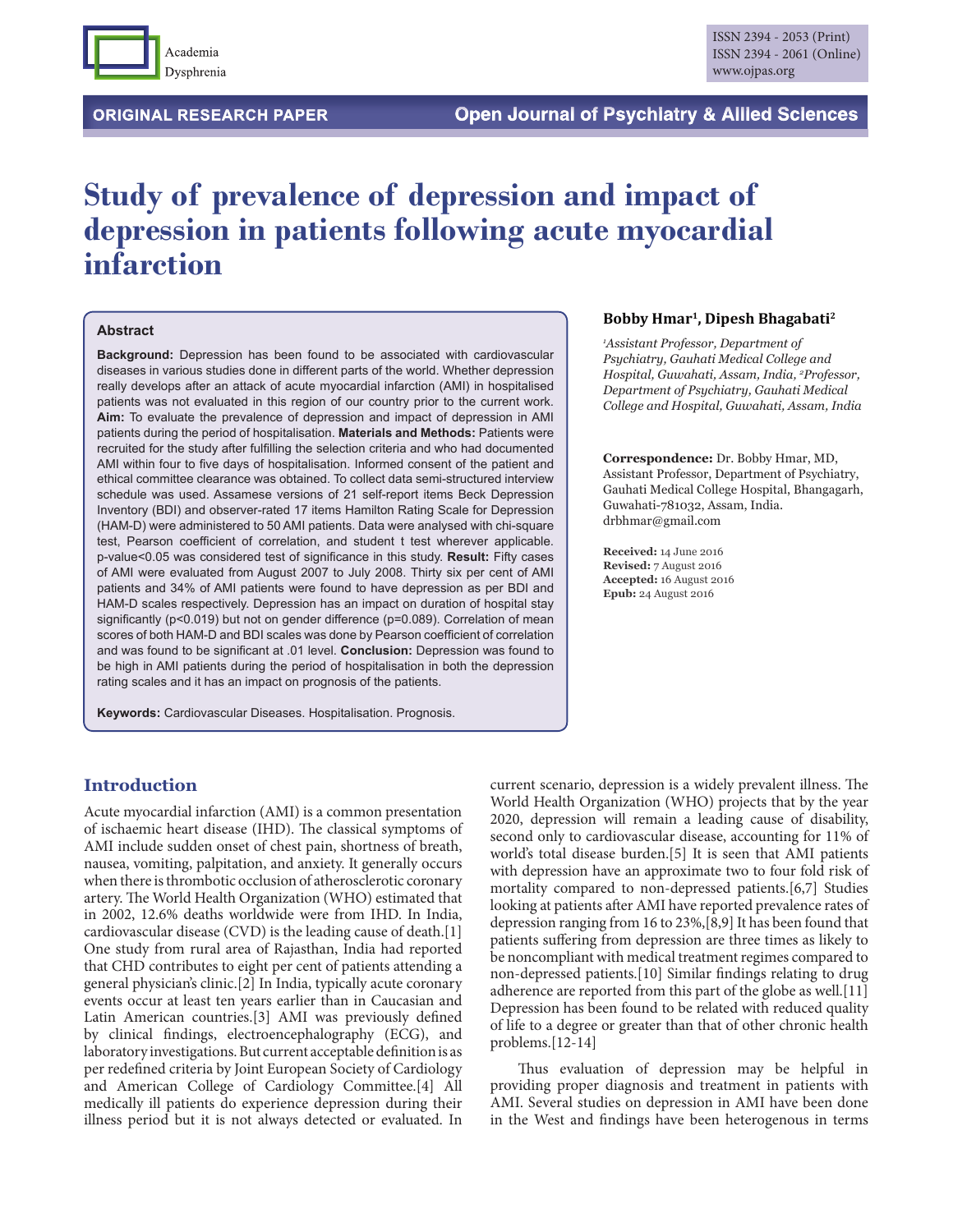of symptomatology, aetiology, and responsivity to particular treatment. Compared to the West, very few studies have been done in India and the present study will be the first of its kind in this institution. This study thus intends to find whether depression really exists after AMI so that we can take holistic approach to their problems and relieve them of their distress.

# **Materials and methods**

## **Aim and objective**

- 1. To evaluate the prevalence of depression in patients hospitalised following AMI.
- 2. To find out the impact of depression on duration of hospital stay in patients with AMI.
- 3. To see the correlation between the depressive scores on both the depression rating scales.

#### **Place of study**

This study has been conducted on patients admitted in the Department of Cardiology of Gauhati Medical College and Hospital (GMCH). GMCH is a tertiary care institute situated in Guwahati and receives patients from Assam as well as entire North-East India.

#### **Period of study**

The period of study extended from August 2007 to July 2008.

#### **Study design**

This is a cross sectional study.

The study sample comprised of fifty consecutively selected subjects admitted in the Department of Cardiology of GMCH and diagnosed as having AMI and meeting the selection criteria. The diagnosis of AMI was made using the redefined criteria for AMI by the consultant of cardiology department.

#### **Inclusion criteria**

- 1. Both male and female patients.
- 2. Age 24-65 years, both inclusive.
- 3. Literate in Assamese.
- 4. Diagnosis of AMI as per the redefined AMI criteria.[4]

#### **Exclusion criteria**

- 1. Patients with diabetes mellitus and hypothyroidism.
- 2. Previous bypass surgery or coronary angioplasty.
- 3. Valvular heart disease and known cardiomyopathy.
- 4. Patients with history of alcohol or substance abuse.
- 5. Patient receiving any psychotropic medication.

#### **Tools used for assessment**

- 1. A semi-structured interview schedule to collect the socio-demographic data.
- 2. Hamilton Rating Scale for Depression (HAM-D).
- 3. Translated and validated version of Beck Depression Inventory (BDI).

# **Method of collecting information**

Ethical clearance for the study has been obtained from the institutional ethical committee. After selecting subjects as per selection criteria, an informed consent for participation in the study was taken from all patients. The patient diagnosed with AMI as per selection criteria were then subjected to a detailed interview and tools were administered within four to five days after hospitalisation. To assess the duration of hospital stay we collect information regarding date of discharge from indoor register book of the cardiology department. The register book has the record of date of admission and date and time of discharge of the patients. For all cases, privacy of interview and confidentiality were strictly maintained.

## **HAM-D**

HAM-D was introduced and developed by Max Hamilton in 1960 to monitor the severity of major depression, with a focus on somatic symptomatology. It is an observer-rated scale consisting of 17 to 24 items. We used 17 items scale; total score ranging zero to 50.<sup>[15]</sup>

#### **BDI**

BDI was developed in the early 1960s by Aaron Beck to rate severity of depression. BDI includes 21 self-report items; the total score ranges from zero to 63. Score zero to nine are considered minimal, ten to 16 mild, 17 to 29 moderate, and 30 to 63 severe. The cutoff score in this study was nine for a diagnosis of depression. $[16]$  The scale was designed to allow patients report of the types and severity of depressive symptoms for the week prior to the date of assessment. BDI scale has been translated to Assamese language and validated by two consultants of the Department of Psychiatry, GMCH; back translation into English by another expert. The scale has been used in medically ill hospitalised patients as a screening tool. Both BDI and HAM-D have been proved to have acceptable abilities for screening of post-MI depression.[17]

#### **Analysis of data**

The data thus obtained has been analysed by both descriptive and inferential statistical procedures wherever applicable. p<0.05 has been considered test of significant in this study. Chi-square test has been used for categorical data. Correlation between mean scores of BDI and HAM-D was evaluated with Pearson's coefficient of correlation. Student t test has been used to compare between the numerical data of two groups.

#### **Results**

From Table 1 it is evident that percentage of males in AMI patients was 84% and that of females was 16%. Again the mean age in males is 50.1 years; on the other hand, the mean age of female is 56.4 years.

Table 2 shows number and percentage of patients having depression according to BDI. Amongst the male and female patients total 36% was depressed and the mean score on BDI was 15.11. Table 2 also represents the sex distribution of depressed and non-depressed AMI patients. When sex difference was compared between depressed and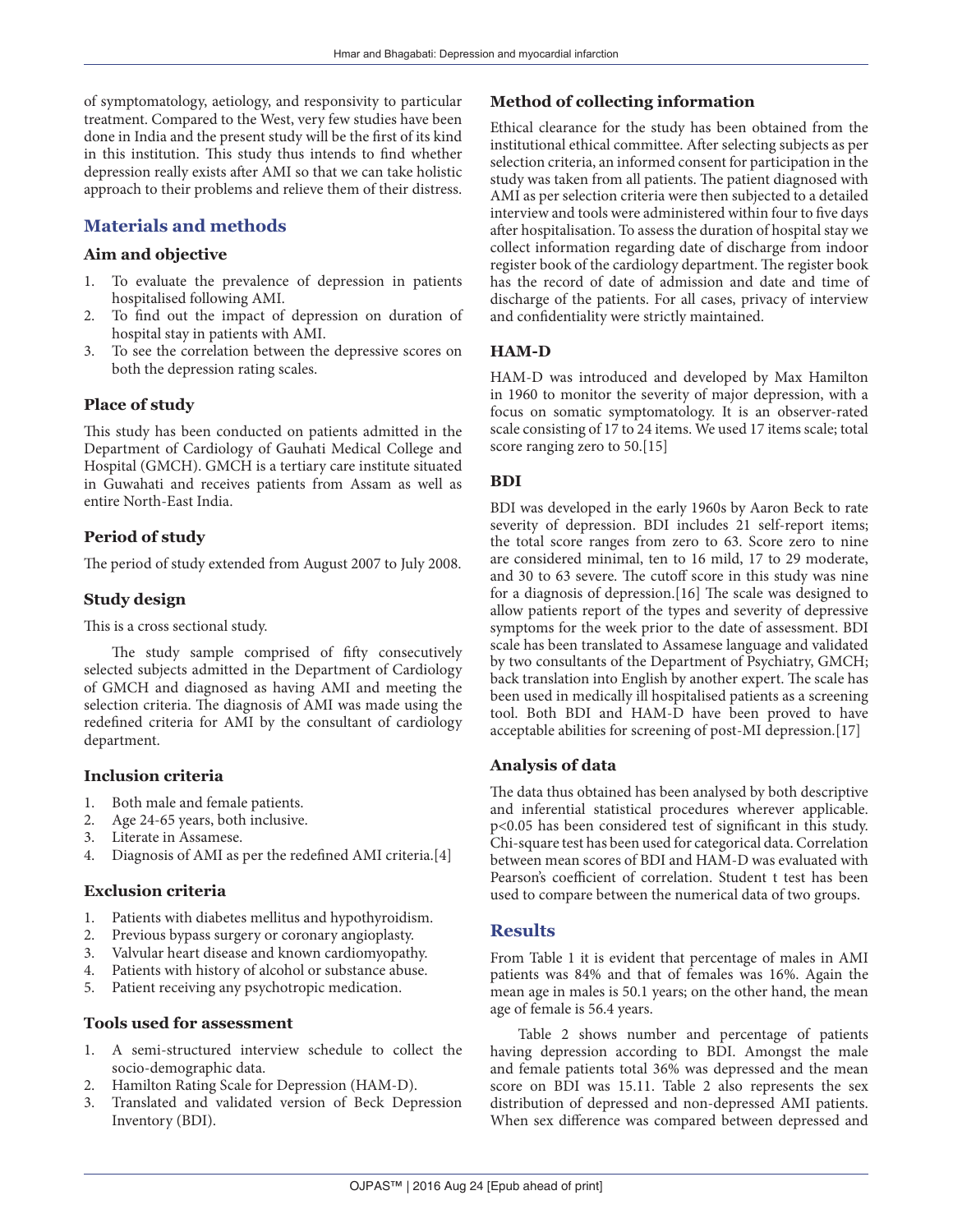| .                    | <b>If Distribution</b> of staaj population saboa on osolo aomographic adita<br>Male (n=42 [84%], mean<br>age=50.1 years) |                          | Female (n=8 [16%], mean<br>age=56.4 years) |                              | <b>Total (n=50)</b> |      |
|----------------------|--------------------------------------------------------------------------------------------------------------------------|--------------------------|--------------------------------------------|------------------------------|---------------------|------|
|                      | $\mathsf n$                                                                                                              | $\%$                     | $\mathsf n$                                | $\%$                         | n                   | $\%$ |
| Age                  |                                                                                                                          |                          |                                            |                              |                     |      |
| 24-30                | $\mathbf{1}$                                                                                                             | 2.4                      | $\overline{\phantom{a}}$                   | $\overline{a}$               | $\mathbf{1}$        | 2.0  |
| $31 - 40$            | 9                                                                                                                        | 21.4                     |                                            | ÷,                           | 9                   | 18.0 |
| $41 - 50$            | 11                                                                                                                       | 26.2                     | $\mathbf{1}$                               | 12.5                         | 12                  | 24.0 |
| 51-65                | 21                                                                                                                       | 50.0                     | $\overline{7}$                             | 87.5                         | 28                  | 56.0 |
| Religion             |                                                                                                                          |                          |                                            |                              |                     |      |
| Hindu                | 31                                                                                                                       | 73.8                     | 6                                          | 75.0                         | 37                  | 74.0 |
| Muslim               | 11                                                                                                                       | 26.2                     | $\mathbf{1}$                               | 12.5                         | 12                  | 24.0 |
| Christian            | $\overline{\phantom{a}}$                                                                                                 | $\overline{a}$           | $\mathbf{1}$                               | 12.5                         | $\mathbf{1}$        | 2.0  |
| Education            |                                                                                                                          |                          |                                            |                              |                     |      |
| Primary school pass  | 13                                                                                                                       | 31.0                     | 4                                          | 50.0                         | 17                  | 34.0 |
| Class X pass         | 8                                                                                                                        | 19.0                     | $\overline{2}$                             | 25.0                         | 10                  | 20.0 |
| Graduate             | 13                                                                                                                       | 31.0                     | 2                                          | 25.0                         | 15                  | 30.0 |
| Postgraduate         | $\mathbf{1}$                                                                                                             | 2.4                      |                                            | $\overline{a}$               | $\mathbf{1}$        | 2.0  |
| Marital status       |                                                                                                                          |                          |                                            |                              |                     |      |
| Married              | 42                                                                                                                       | 100                      | $\overline{7}$                             | 87.5                         | 49                  | 98.0 |
| Widow/widower        |                                                                                                                          | $\overline{\phantom{m}}$ | $\mathbf{1}$                               | 12.5                         | $\mathbf{1}$        | 2.0  |
| Locality             |                                                                                                                          |                          |                                            |                              |                     |      |
| Rural                | 22                                                                                                                       | 52.4                     | $\,$ 5 $\,$                                | 62.5                         | 27                  | 54.0 |
| Urban                | 20                                                                                                                       | 47.6                     | 3                                          | 37.5                         | 23                  | 46.0 |
| Socioeconomic status |                                                                                                                          |                          |                                            |                              |                     |      |
| Lower                | 5                                                                                                                        | 12.0                     | $\overline{\phantom{a}}$                   | $\qquad \qquad \blacksquare$ | 5                   | 10.0 |
| Lower middle         | 19                                                                                                                       | 45.2                     | $\mathbf 5$                                | 62.5                         | 24                  | 48.0 |
| Middle               | 12                                                                                                                       | 28.6                     | 1                                          | 12.5                         | 13                  | 26.0 |
| Upper middle         | 3                                                                                                                        | 7.1                      | 1                                          | 12.5                         | 4                   | 8.0  |
| High                 | 3                                                                                                                        | 7.1                      | 1                                          | 12.5                         | $\overline{4}$      | 8.0  |
| Occupation           |                                                                                                                          |                          |                                            |                              |                     |      |
| Unemployed           | 4                                                                                                                        | 9.5                      | 5                                          | 62.5                         | 9                   | 18.0 |
| Employed             | 20                                                                                                                       | 47.6                     | $\overline{2}$                             | 25                           | 22                  | 44.0 |
| Self-employed        | 18                                                                                                                       | 42.9                     | $\mathbf{1}$                               | 12.5                         | 19                  | 38.0 |
| Type of family       |                                                                                                                          |                          |                                            |                              |                     |      |
| Nuclear              | 36                                                                                                                       | 85.7                     | $\overline{7}$                             | 87.5                         | 43                  | 86.0 |
| Joint                | 6                                                                                                                        | 14.3                     | $\mathbf{1}$                               | 12.5                         | $\overline{7}$      | 14.0 |

| Table 1: Distribution of study population based on socio-demographic data |
|---------------------------------------------------------------------------|
|---------------------------------------------------------------------------|

non-depressed AMI patients no statistically significant difference was found (chi-square 2.902,  $p=0.089$ ). The table shows number and percentage of patients and severity of depression. Thirty six per cent of the patients had depression clinically. Twenty six per cent of patients were having mild depression and ten per cent having moderate depression according to BDI. No severely depressed patient was found among them. The table also shows number and percentage of patients having depression according to HAM-D scale. Amongst the male and female patients 34% were found to be depressed and the mean score on HAM-D scale was 12.90. The table shows that 36% of patients had clinically significant depression according to BDI and 34% of patients had clinically significant depression according to HAM-D scale.

The coefficient of correlation between BDI and HAM-D is 0.890. The correlation is significant at the  $0.01$  level, hence the relationship is significant. The table also shows that the mean duration of hospital stay among the non-depressed patients was 8.375 days and the mean duration of hospital stay among depressed patient was 9.333 days. The difference of mean duration of hospital stay among the depressed and non-depressed is 2.43, which is a significant value, indicating higher duration of hospital stay by the depressed patients.

#### **Discussion**

Our study found that prevalence of depression is 36% in the patients with AMI within five days of hospitalisation. The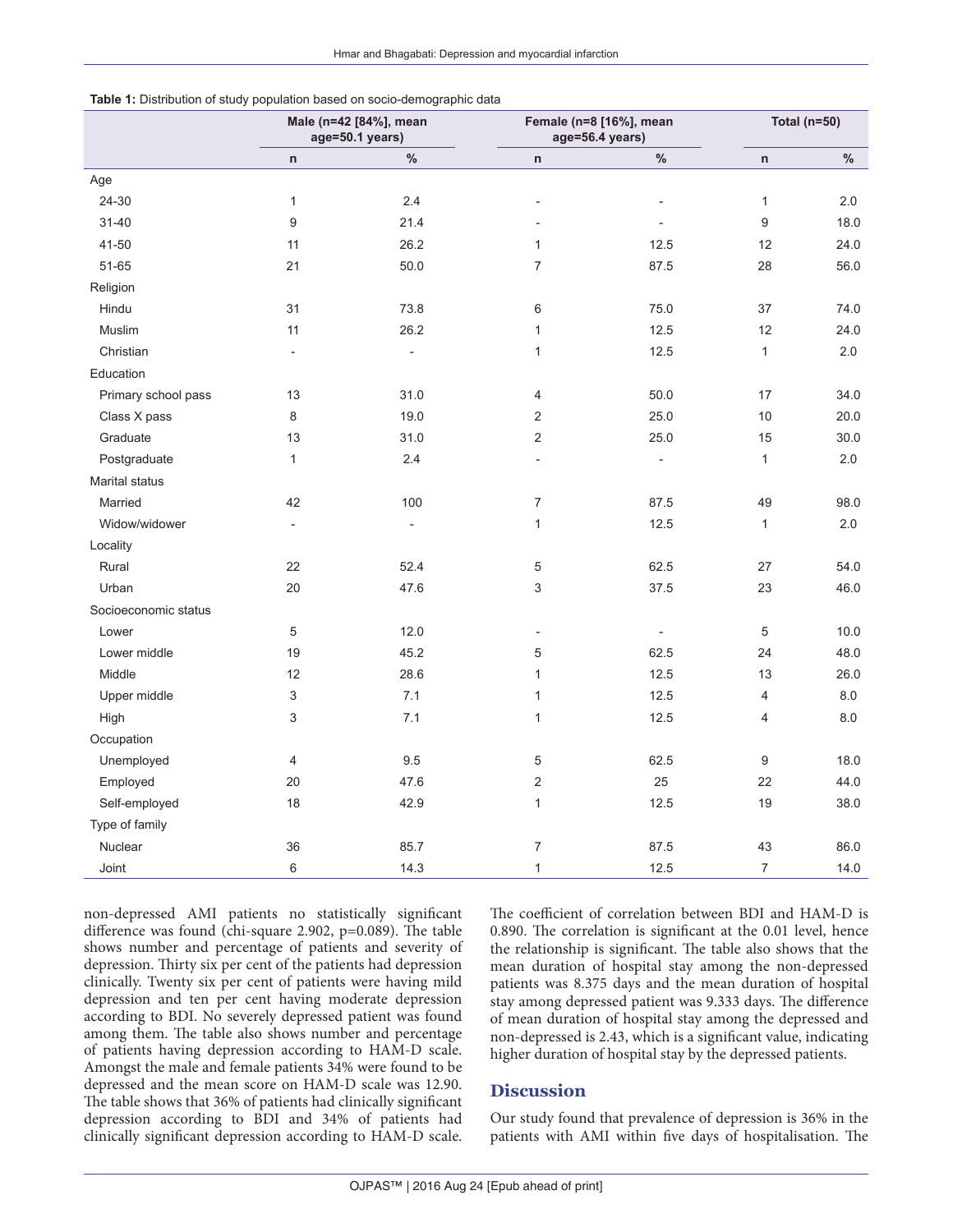|                                                                                                                                                         | <b>Table 2.</b> Distribution of study population based on climical data |                                |                   |            |                                |  |  |  |  |  |
|---------------------------------------------------------------------------------------------------------------------------------------------------------|-------------------------------------------------------------------------|--------------------------------|-------------------|------------|--------------------------------|--|--|--|--|--|
| Score on BDI of depressed AMI patients                                                                                                                  |                                                                         |                                |                   |            |                                |  |  |  |  |  |
| <b>Sex</b>                                                                                                                                              | n                                                                       | Total %                        | <b>Mean score</b> | <b>SD</b>  |                                |  |  |  |  |  |
| Male                                                                                                                                                    | 13                                                                      | 36                             | 15.11             | 3.104      |                                |  |  |  |  |  |
| Female                                                                                                                                                  | 5                                                                       |                                |                   |            |                                |  |  |  |  |  |
| Sex distribution of depressed and non-depressed AMI patients                                                                                            |                                                                         |                                |                   |            |                                |  |  |  |  |  |
| <b>Sex</b>                                                                                                                                              |                                                                         | Depressed (%)                  | Non-depressed (%) | Chi-square | p-value                        |  |  |  |  |  |
| Male                                                                                                                                                    |                                                                         | 13 (30.9)                      | 29 (69.05)        | 2.902      | 0.089                          |  |  |  |  |  |
| Female                                                                                                                                                  |                                                                         | 5(62.5)                        | 3(37.5)           |            |                                |  |  |  |  |  |
| Distribution of severity of depression according to BDI                                                                                                 |                                                                         |                                |                   |            |                                |  |  |  |  |  |
| <b>Total depression</b>                                                                                                                                 |                                                                         | <b>Mild</b><br><b>Moderate</b> |                   |            |                                |  |  |  |  |  |
| n                                                                                                                                                       | $\frac{0}{0}$                                                           | n                              | $\frac{0}{0}$     | n          | $\frac{0}{0}$                  |  |  |  |  |  |
| 18                                                                                                                                                      | 36                                                                      | 13                             | 26                | 5          | 10                             |  |  |  |  |  |
| HAM-D score of depressed AMI patients                                                                                                                   |                                                                         |                                |                   |            |                                |  |  |  |  |  |
| <b>Sex</b>                                                                                                                                              | $\mathsf{n}$                                                            | Total %                        | <b>Mean score</b> | <b>SD</b>  |                                |  |  |  |  |  |
| Male                                                                                                                                                    | 12                                                                      | 34                             | 12.90             |            | 3.432                          |  |  |  |  |  |
| Female                                                                                                                                                  | 5                                                                       |                                |                   |            |                                |  |  |  |  |  |
| <b>Correlation between BDI and HAM-D</b>                                                                                                                |                                                                         |                                |                   |            |                                |  |  |  |  |  |
| <b>Scale</b>                                                                                                                                            | n                                                                       | $\frac{0}{0}$                  | <b>Mean score</b> |            | <b>Correlation coefficient</b> |  |  |  |  |  |
| <b>BDI</b>                                                                                                                                              | 18                                                                      | 36                             | 15.11             |            | $0.890*$                       |  |  |  |  |  |
| HAM-D                                                                                                                                                   | 17                                                                      | 34                             | 12.90             |            |                                |  |  |  |  |  |
| Comparison of mean duration of hospital stay (in days) between depressed and non-depressed patients according to BDI                                    |                                                                         |                                |                   |            |                                |  |  |  |  |  |
| <b>Patients</b>                                                                                                                                         | $\mathsf{n}$                                                            | Mean                           | <b>SD</b>         | t          | p                              |  |  |  |  |  |
| Non-depressed                                                                                                                                           | 32                                                                      | 8.375                          | 1.338             | 2.43       | 0.019                          |  |  |  |  |  |
| Depressed                                                                                                                                               | 18                                                                      | 9.333                          | 1.328             |            |                                |  |  |  |  |  |
| DDL Deek Depression Investory, AML Acute museordial informion. CD: Ctanderd doviation. UAM D: Hamilton Dating Ceolo for Depression. *Cinnificant of the |                                                                         |                                |                   |            |                                |  |  |  |  |  |

BDI: Beck Depression Inventory, AMI: Acute myocardial infarction, SD: Standard deviation, HAM-D: Hamilton Rating Scale for Depression, \*Significant at the 0.01 level

mean score on BDI in AMI patients was 15.11. Our finding is almost similar with other Western studies. Lauzon et al.[18] found score on BDI more than ten in 35% cases of AMI within two to three days of hospitalisation. Lesperance et al.[19] reported 32% of post AMI patients had score on BDI more than ten within two to five days of hospitalisation. Similarly, Lane et al.[20] reported 30% of post AMI patients had score on BDI more than ten within 15 days of hospitalisation.

**Table 2:** Distribution of study population based on clinical data

Our finding of 36% cases of depression in patients with AMI is slightly higher than that found by other studies. Bush et al.[6] reported 20% of AMI cases scored above ten on BDI during the period of hospitalisation. Davis and Jansen[21] found that only ten per cent of AMI cases had BDI score above 13 during hospitalisation. Luutonen et al.[22] found depression in 21% of the cases. On the other hand, prevalence of depression found in this study is lower than that reported by Steeds et al.[23] The prevalence of depression in their study was 47%.

Prevalence of depression in AMI during the period of hospitalisation has been reported by many studies. Schleifer et al.[24] found that 45% of post AMI patients met diagnostic criteria for major or minor depression during eight to ten days after hospitalisation. Carney et al.[25] reported prevalence of depression in 23% of AMI patients five to seven days after hospitalisation. Bennett and Mayfield[26] reported

prevalence of depression to be 13% within one week of AMI. Several studies have found prevalence of depression during the period of hospitalisation following AMI.[27-30]

When severity of depression was assessed across the AMI patients, mild depression was found at the rate of 26%, followed by moderate depression in ten per cent. In our study, none of the AMI patients were found to have severe depression. Mild to moderate symptoms of depression have been reported by Western studies on BDI.[6,18-20]

We have also administered HAM-D and prevalence of depression is found to be 34% in AMI. Mean score on 17 items HAM-D scale is 12.90. The prevalence of depression is similar with the findings of Mahapatra et al.[31] but the mean score in their study is 15.0±5.33, which is higher than our findings. On the other hand prevalence of depression was found to be lower in Western studies according to 17 items HAM-D scale. Barefoot *et al.*[32] found that prevalence of depression was 28% in AMI patients. But Taylor et al.[33] reported prevalence of depression in only 13% cases.

Correlation between BDI and HAM-D mean scores have been evaluated and a significant correlation was found at .01 level. High correlation of BDI and HAM-D scores was reported by Back et al.[34] In their study mean correlation of BDI with clinical ratings and HAM-D were 0.72 and 0.73 respectively in psychiatric subjects. With non-psychiatric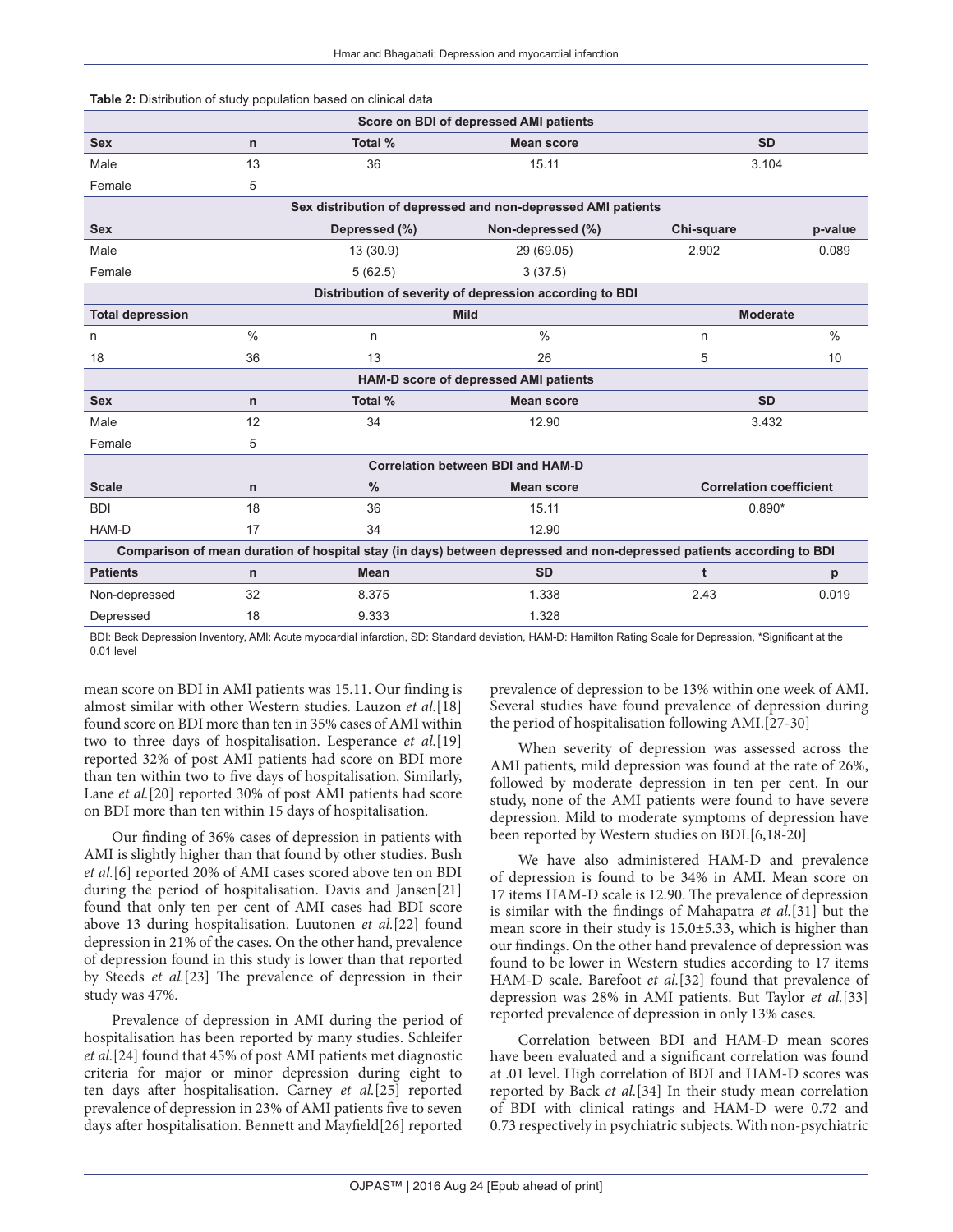subjects the mean correlations of BDI and HAM-D were 0.60 and 0.74 respectively.

We also evaluated the impact of depression on gender difference and duration of hospital stay. We did not find impact of depression on gender difference in AMI patients. It was not statistically significant ( $p=0.089$ ) in contrast to the study done by Parashar et al.[35] where depressive symptoms were more prevalent in women compared with men (29% versus 18.8%, p<0.001). It may be due to less female data in our study as literate in Assamese was an inclusion criteria. In our sample 84% AMI cases were male and 16% were females although male preponderance in AMI cases has been reported by Mahapatra et al.[31]

On evaluation of duration of hospital stay in AMI cases we found that the mean duration of hospital stay in depressed AMI patients was 9.333 and in case of non-depressed group it was 8.375. On statistical analysis this difference was found significant  $(p=0.019)$  indicating higher duration of hospital stay by the depressed AMI patients than the nondepressed group. In our study, mean duration of hospital stay in non-depressed AMI patients was similar with the report of Varnava et al.[36] In their study median duration of hospital stay was six to eight days. But the result of Skoulas et al.[37] and McNeer et al.[38] were higher than our findings of non-depressed AMI patients. McNeer et al.[38] had reported mean duration of hospital stay of AMI patients to be 11±2 days and Skoulas et al.[37] reported 9.7 days, on the other hand Lauzon et al.[18] reported median length of hospital stay was 12 days in case of BDI score above ten, and in case of BDI score less than ten had duration of hospital stay of 11 days. This is higher than our findings. Mayou et al.[39] reported mean duration of hospital stay in emotionally distressed and non-distressed AMI patients to be 10.14 and 8.31 respectively, which is slightly higher than our findings. But duration of hospital stay in non-depressed group is similar with our findings.

## **Limitations**

Our study has certain limitations. Firstly, the sample taken was small. A larger sample would have been more representative. Secondly, we have not assessed the severity of AMI and whether the higher depressive scores are related to severity of AMI has not been evaluated. Thirdly, being a cross sectional study the patients were assessed only once within four to five days following AMI, therefore follow up study will determine the impact of depressive symptoms on future prognosis of AMI. A recent published work from this part followed up such patients.[40]

## **Conclusions**

Despite the limitations, on the basis of the findings in our study we can make the following conclusions:

- 1. AMI patients have significantly higher scores on both the depression rating scales.
- 2. Prevalence of depression was found to be high during the period of hospitalisation.
- 3. Depression has a significant negative impact on prognosis of AMI patients during hospitalisation.

From the findings of this study we can thus recommend that the clinical and nursing staff of cardiology department should be aware of depressive symptoms appearing after AMI or admitted with AMI, as there have been observations that untreated depressive patients have high mortality rate than treated post-AMI depressive patients. Routine psychological assessment of AMI patients in hospital should be a part of the management of these groups of patients. Many of these patients suffered from mild to moderate depression and can be treated by psychotherapeutic intervention necessitating antidepressant medication in a small group. Management of depression in these groups of patients improves treatment compliance, life style modification, and thereby leading to a better quality of life.

# **References**

- 1. Mukherjee AK. Prediction of coronary heart disease using risk factor categories. J Indian Med Assoc. 1995;93:312-5.
- 2. Gupta R, Gupta LP. An eight year review of diseases in rural Rajasthan. J Assoc Physicians India. 1993;41:711-2.
- 3. Yusuf S, Hawken S, Ounpuu S, Dans T, Avezum A, Lanas F, *et al.*; INTERHEART Study Investigators. Effect of potentially modifiable risk factors associated with myocardial infarction in 52 countries (the INTERHEART study): Case-control study. Lancet. 2004;364:937-52.
- 4. Alpert JS, Thygesen K, Antman E, Bassand JP. Myocardial infarction redefined--a consensus document of The Joint European Society of Cardiology/American College of Cardiology Committee for the redefinition of myocardial infarction. J Am Coll Cardiol. 2000;36:959-69.
- 5. Murray CJL, Lopez AD. The global burden of disease: A comprehensive assessment of mortality and disability from diseases, injuries, and risk factors in 1990 and projected to 2020. Published by the Harvard School of Public Health on behalf of the World Health Organization and the World Bank; Distributed by Harvard University Press, Cambridge, MA; 1996.
- 6. Bush DE, Ziegelstein RC, Tayback M, Richter D, Stevens S, Zahalsky H, *et al.* Even minimal symptoms of depression increase mortality risk after acute myocardial infarction. Am J Cardiol. 2001;88:337-41.
- 7. Frasure-Smith N, Lespérance F, Talajic M. Depression and 18-month prognosis after myocardial infarction. Circulation. 1995;91:999-1005.
- 8. Schleifer SJ, Macari-Hinson MM, Coyle DA, Slater WR, Kahn M, Gorlin R, *et al.* The nature and course of depression following myocardial infarction. Arch Intern Med. 1989;149:1785-9.
- 9. Frasure-Smith N, Lespérance F, Talajic M. Depression following myocardial infarction. Impact on 6-month survival. JAMA. 1993;270:1819-25.
- 10. DiMatteo MR, Lepper HS, Croghan TW. Depression is a risk factor for noncompliance with medical treatment: Meta-analysis of the effects of anxiety and depression on patient adherence. Arch Intern Med. 2000;160:2101-7.
- 11. Dutta H, Ghosh S, Dutta DJ. Impact of post myocardial infarction depression on drug adherence of cardiological medicines. Open J Psychiatry Allied Sci. 2015;6:106-11.
- 12. Wells KB, Stewart A, Hays RD, Burnam MA, Rogers W, Daniels M, *et al.* The functioning and well-being of depressed patients. Results from the Medical Outcomes Study. JAMA. 1989;262:914-9.
- 13. Ruo B, Rumsfeld JS, Hlatky MA, Liu H, Browner WS, Whooley MA. Depressive symptoms and health-related quality of life: The Heart and Soul Study. JAMA. 2003;290:215-21.
- 14. Dutta H, Ghosh S, Dutta DJ. Impact of depression on quality of life of patients having history of recent myocardial infarction. Open J Psychiatry Allied Sci. 2015;6:44-9.
- 15. Hamilton M. A rating scale for depression. J Neurol Neurosurg Psychiatry. 1960;23:56-62.
- 16. Beck AT, Ward CH, Mendelson M, Mock J, Erbaugh J. An inventory for measuring depression. Arch Gen Psychiatry. 1961;4:561-71.